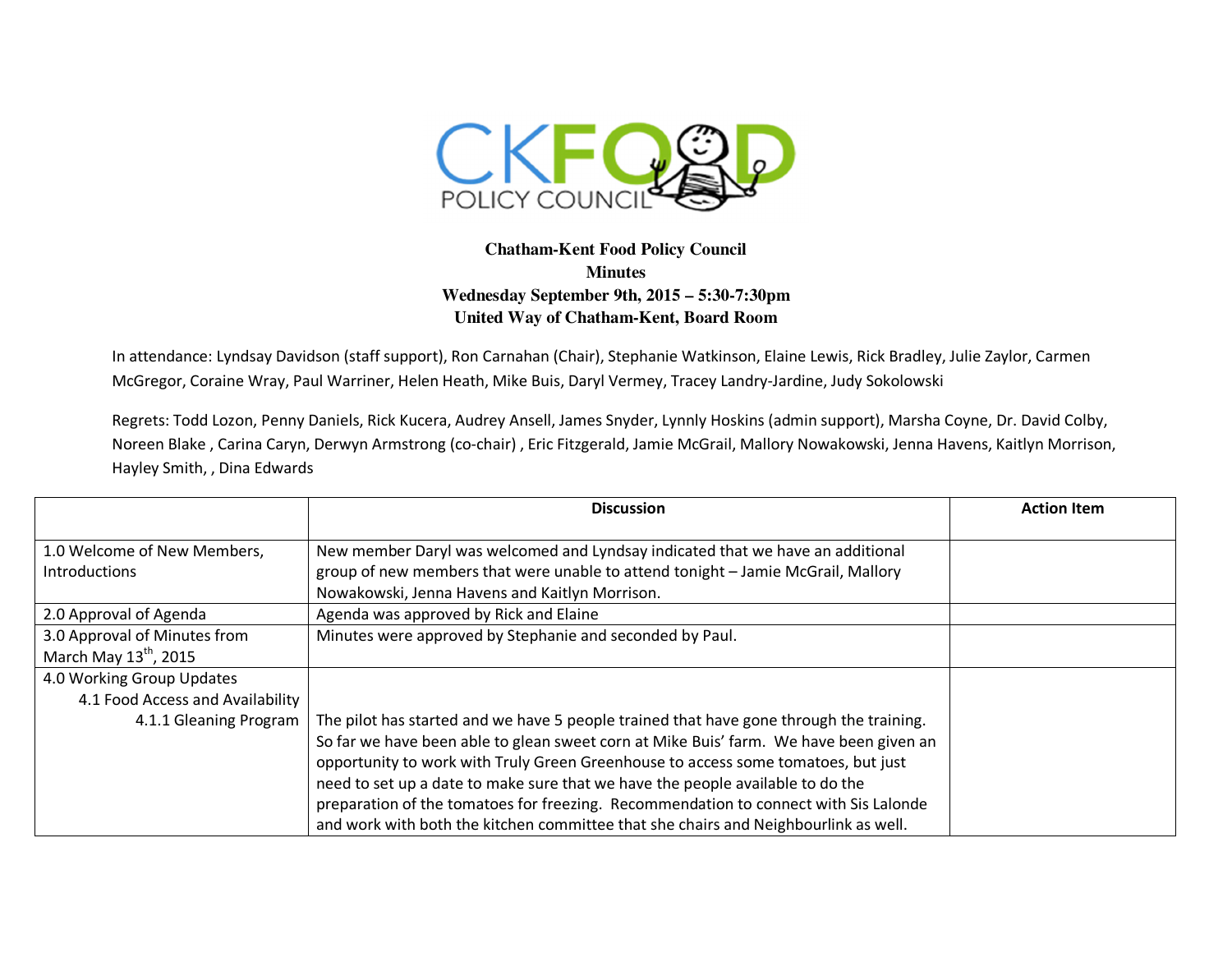| 4.2 Food Skills                           |                                                                                                                                                                                                                                                                                                                                                                                                                                                           |                                                                           |
|-------------------------------------------|-----------------------------------------------------------------------------------------------------------------------------------------------------------------------------------------------------------------------------------------------------------------------------------------------------------------------------------------------------------------------------------------------------------------------------------------------------------|---------------------------------------------------------------------------|
| 4.2.1 CK Branding                         | No update at this time                                                                                                                                                                                                                                                                                                                                                                                                                                    |                                                                           |
| 4.2.2 Composting                          | The workshop in May went well at the Chatham Branch of the library. Steve Parr offered<br>the workshop again this year. The event was recorded so we will be working to get this<br>into a format that it can be shared with the community.                                                                                                                                                                                                               |                                                                           |
| 4.2.3 Food Skills Network                 | Hosted the Food Skills Network Workshop in July and had a great turnout with lots of<br>new people interested in being involved. All the information will go back to the<br>workgroup to finalize next steps.                                                                                                                                                                                                                                             |                                                                           |
| 4.3 Community Food Initiative             | Meeting has been set now that the core working group has been formed. They are<br>planning to have someone from Habitat for Humanity and CK Hospice come to speak to<br>the group about their process and experiences starting up a new group. Group does<br>need a few more members and the dates of the meetings are the third Monday of the<br>month. Suggestion was to have a layout or job description of what/who you want to<br>have at the table. | Action: Lyndsay to bring this<br>back to the CFI workgroup for<br>action. |
| 4.4 Sustainable Seafood                   | The reports went out to each of the grocery stores in CK. No feedback was received.<br>Next meeting date is scheduled for Monday September 14th.                                                                                                                                                                                                                                                                                                          |                                                                           |
| 5.0 Old Business                          |                                                                                                                                                                                                                                                                                                                                                                                                                                                           |                                                                           |
| 5.1 Update on Training                    | No new training available at this time. As things become available, Lyndsay will send<br>them out to the group.                                                                                                                                                                                                                                                                                                                                           |                                                                           |
| 5.2 Procurement Research &<br>Programming | No update                                                                                                                                                                                                                                                                                                                                                                                                                                                 |                                                                           |
| 5.3 CKAD - Kitchen Incubator Survey       | Tamara from CKAD has joined the CFI group to hope to combine the two initiatives<br>together                                                                                                                                                                                                                                                                                                                                                              |                                                                           |
| 5.4 Healthy Kids Community<br>Challenge   | Super Kids CK - funding has been received and the initiative was launched in the summer<br>at Kingston Park. Have had to repost for a coordinator. Hoping to have the person in<br>place for October.                                                                                                                                                                                                                                                     |                                                                           |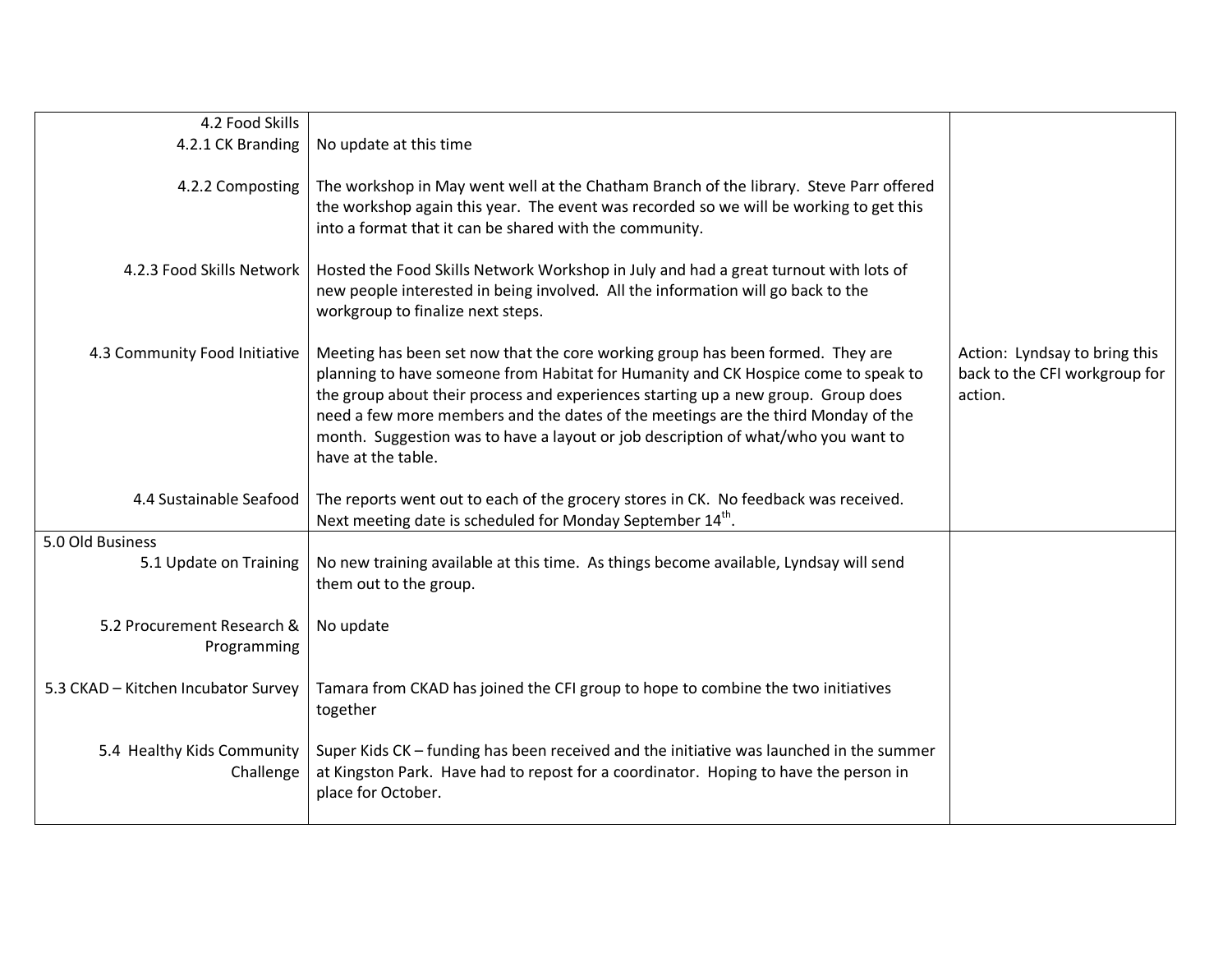| 5.5 Healthy Communities Funding                                  | The Ministry of Health and Long Term Care has indicated that the Healthy Communities                                                                                                                                                                                                                                     |                                                                                                               |
|------------------------------------------------------------------|--------------------------------------------------------------------------------------------------------------------------------------------------------------------------------------------------------------------------------------------------------------------------------------------------------------------------|---------------------------------------------------------------------------------------------------------------|
| Update                                                           | Funding will be discontinued as they feel that the work can continue without the<br>program.                                                                                                                                                                                                                             |                                                                                                               |
| 5.6 Let's Talk Food - Community                                  | Document was shared with the agenda. This is the draft without the final graphics design                                                                                                                                                                                                                                 |                                                                                                               |
| Food System Assessment                                           | but completed report. Please don't share until the graphics are complete.                                                                                                                                                                                                                                                |                                                                                                               |
| 5.7 Update on Membership vacancy                                 | Currently we are still missing representation from Economic Development/BIA/Chamber<br>of Commerce/Tourism, Restaurant, Food Distribution and Institutional Purchasing. The<br>group requested that the list and a description of time commitment be sent to everyone<br>to be able to share with any of their contacts. | Action: Lyndsay to send out<br>the list of vacancies as well as<br>the time commitment.<br>Everyone to share. |
| 5.8 Gleaning and Edible Landscape<br><b>Literature Review</b>    | Report was shared with the minutes and is available on the CKFPC website. We are<br>hoping to start a workgroup in the community to look at this.                                                                                                                                                                        |                                                                                                               |
| 5.9 Understanding the Food System                                | Document will continue to be a work in progress as new initiatives are added to the<br>community.                                                                                                                                                                                                                        |                                                                                                               |
| 5.10 Mission Statement Review/<br><b>Strategic Planning Date</b> | Date has been changed to Saturday September 19 <sup>th</sup> and Nancy Dubois will be coming to<br>facilitate. It will go from 9:30-3:00. This was requested by the council and will hope to<br>have lots of discussion.                                                                                                 |                                                                                                               |
| 5.11 Food Master Plan/Food<br>Strategy                           | This request will go to the BOH in October as we will be making the change from a Master<br>plan to the Food Strategy model. We are hoping to work with a partner to be able to<br>apply for Trillium Funding to support this process.                                                                                   |                                                                                                               |
| 5.12 Facebook Group                                              | Has been started. If you are interested in being in this group, please let Lyndsay know or<br>request to be added. It is a closed group and will only be for members of the CKFPC to<br>share information, etc.                                                                                                          |                                                                                                               |
| 5.13 Development of Training<br>Package                          | Lyndsay has completed this and sent it out for everyone to review. If you have any<br>feedback please let Lyndsay know and she will make additions or changes.                                                                                                                                                           |                                                                                                               |
|                                                                  | 5.14 Human Library Project   The CK Human Library project will happen on Saturday October 24 <sup>th</sup> and is a partnership                                                                                                                                                                                          |                                                                                                               |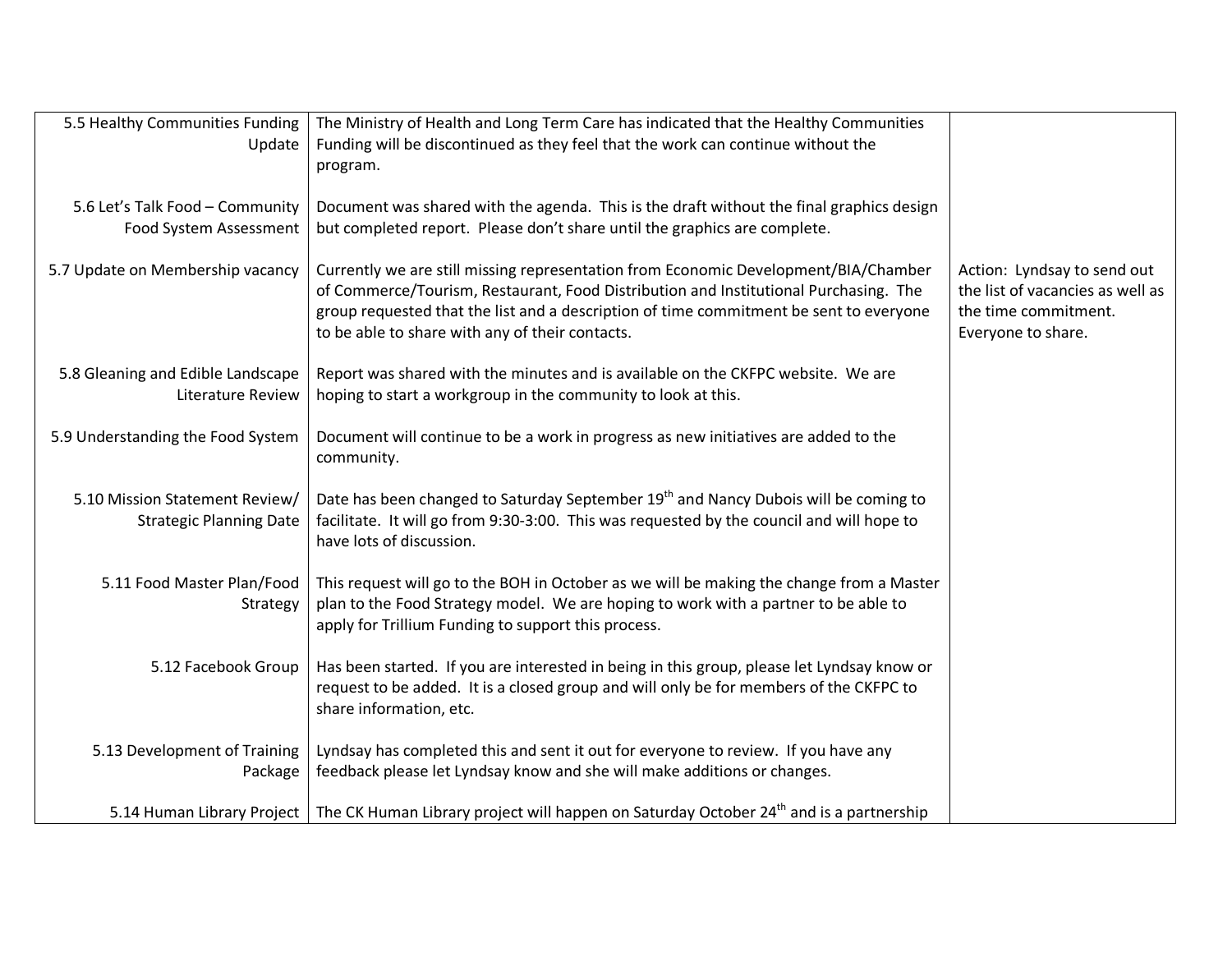|                                   | between the CKFPC, the library, Prosperity Roundtable, Local Integration Partnership,             |                                                            |
|-----------------------------------|---------------------------------------------------------------------------------------------------|------------------------------------------------------------|
|                                   | CKAD and the Workforce Planning Board. We are hoping to have 10 "books" to check out              |                                                            |
|                                   | and so far have a war vet, a farmer (Paul Spence) and a few other people confirmed. It            |                                                            |
|                                   | will be a good event and Lyndsay encouraged everyone to attend if they had time.                  |                                                            |
| <b>6.0 New Business</b>           |                                                                                                   |                                                            |
| 6.1 Election Messaging            | We will be participating in the "Vote to End Poverty" Campaign. We will not be the lead           |                                                            |
|                                   | but will be supporting the Prosperity Roundtable. Due to concerns about our structure             |                                                            |
|                                   | after our involvement in the municipal elections, it was felt that it would be better to          |                                                            |
|                                   | allow the Roundtable to be the lead as it is the same campaign that we would be                   |                                                            |
|                                   | encouraging. There are lawn signs, buttons and posters for anyone who is interested in            |                                                            |
|                                   | helping to promote the messages.                                                                  |                                                            |
|                                   |                                                                                                   |                                                            |
| 6.2 Training Time for New Members | Lyndsay will be setting up times to meet with each of the new members. This will most             |                                                            |
|                                   | likely be individual due to scheduling challenges.                                                |                                                            |
|                                   | Our next meeting is scheduled for Wednesday November $11th$ – this is Remembrance Day             |                                                            |
| 6.3 November Meeting Date         | so we are unable to meet. The group discussed and realizing that there will be people             | Action: Lyndsay to send out<br>the date change and details |
|                                   | not able to attend any date selected, it was decided that the next meeting will be on             | for location.                                              |
|                                   | Wednesday November 4 <sup>th</sup> .                                                              |                                                            |
| 7.0 Update/sharing on happenings  | Helen $-60th$ Anniversary of Red Feather is this year and they will be hosting a reunion at       |                                                            |
| in CK                             | McKeough School (Blair's Bootcamp) – will include a fashion show, dance, throwback                |                                                            |
|                                   | room with tickets at \$60.00 with a \$25.00 tax recipt – event is scheduled for October $3^{rd}$  |                                                            |
|                                   | from 5:30-?. Please share.                                                                        |                                                            |
|                                   |                                                                                                   |                                                            |
|                                   | Stephanie - Chatham food drive BBQ will be at Food Basics on Friday September 11 <sup>th</sup> to |                                                            |
|                                   | help restock shelves. Food bank usage is up and they are trying to do healthier options.          |                                                            |
|                                   | Also trying to supply Fruit and Vegetable snacks for kids lunches. There is also the              |                                                            |
|                                   | Christmas Campaign Kickoff on Wednesday November 4 <sup>th</sup> which will be a business lunch   |                                                            |
|                                   | instead of the concert done in previous years.                                                    |                                                            |
|                                   |                                                                                                   |                                                            |
|                                   | Elaine - going into the fall well prepared this year. New online ordering system from the         |                                                            |
|                                   | University of Windsor has started and each program will get up to an \$800 credit to use          |                                                            |
|                                   | the system. Will be going into phase 3 of the farm to school program in the spring so             |                                                            |
|                                   | planning for that has already started.                                                            |                                                            |